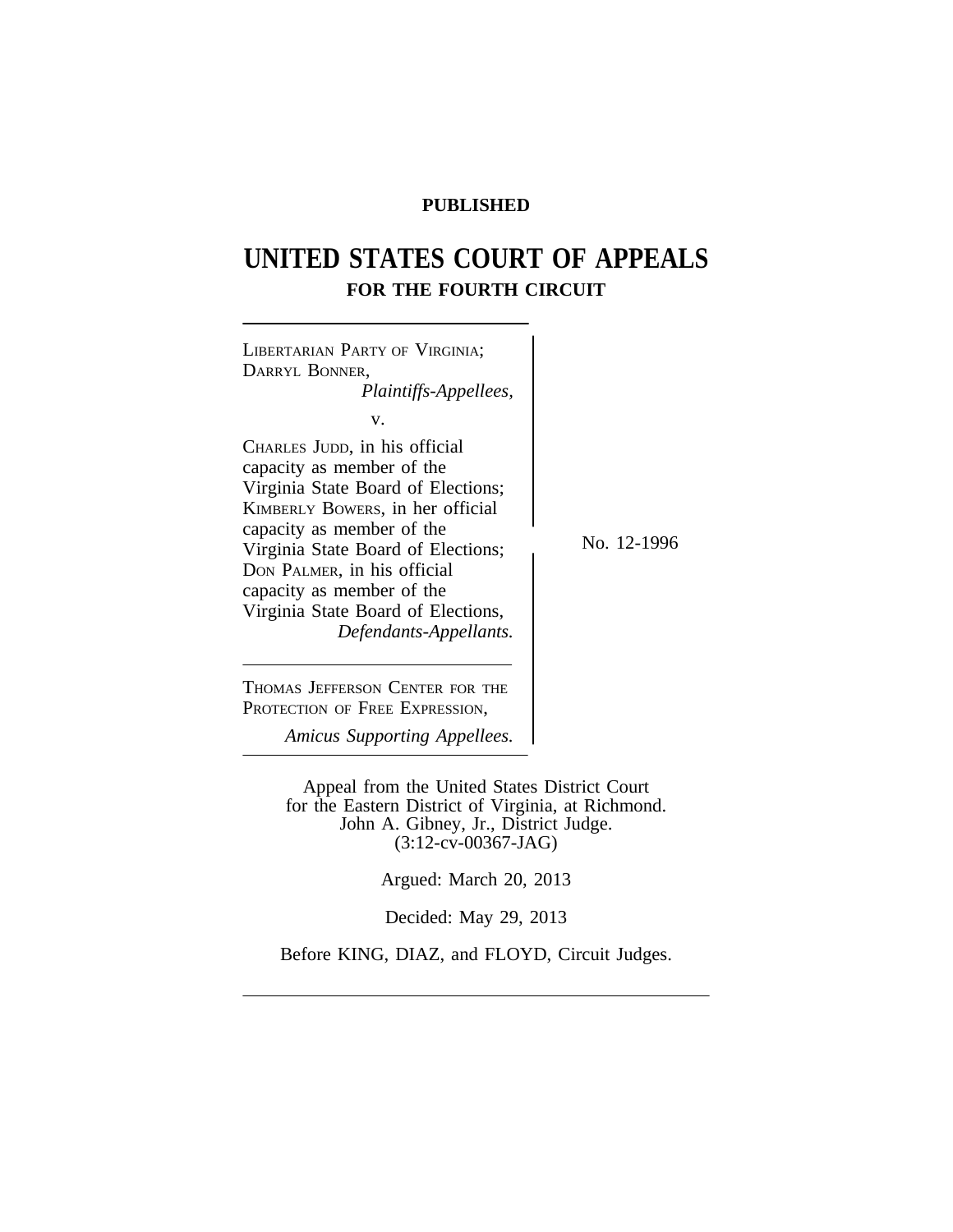Affirmed by published opinion. Judge King wrote the opinion, in which Judge Diaz and Judge Floyd joined.

## **COUNSEL**

**ARGUED:** Earle Duncan Getchell, Jr., OFFICE OF THE ATTORNEY GENERAL OF VIRGINIA, Richmond, Virginia, for Appellants. Rebecca Kim Glenberg, AMERICAN CIVIL LIBERTIES UNION FOUNDATION OF VIRGINIA, Richmond, Virginia, for Appellees. **ON BRIEF:** Kenneth T. Cuccinelli, II, Attorney General of Virginia, Michael H. Brady, Assistant Attorney General, Patricia L. West, Chief Deputy Attorney General, Wesley G. Russell, Jr., Deputy Attorney General, OFFICE OF THE ATTORNEY GEN-ERAL OF VIRGINIA, Richmond, Virginia, for Appellants. J. Joshua Wheeler, THE THOMAS JEFFERSON CENTER FOR THE PROTECTION OF FREE EXPRESSION, Charlottesville, Virginia, for Amicus Supporting Appellees.

#### **OPINION**

KING, Circuit Judge:

In the spring of 2012, the Libertarian Party of Virginia (the "LPVA") began to circulate petitions throughout the Commonwealth in the hope of collecting enough signatures to place its national candidate for President of the United States on the ballot for the November general election. To achieve ballot access for its candidate, the LPVA was required to obtain the signatures of 10,000 qualified Virginia voters, with each of the Commonwealth's eleven congressional districts contributing at least 400 signatures toward the total. *See* Va. Code § 24.2-543.<sup>1</sup> In accordance with Virginia law, signatures

<sup>&</sup>lt;sup>1</sup>The LPVA must petition for ballot access pursuant to section 24.2-543 because it is not a "political party," defined as "an organization of citizens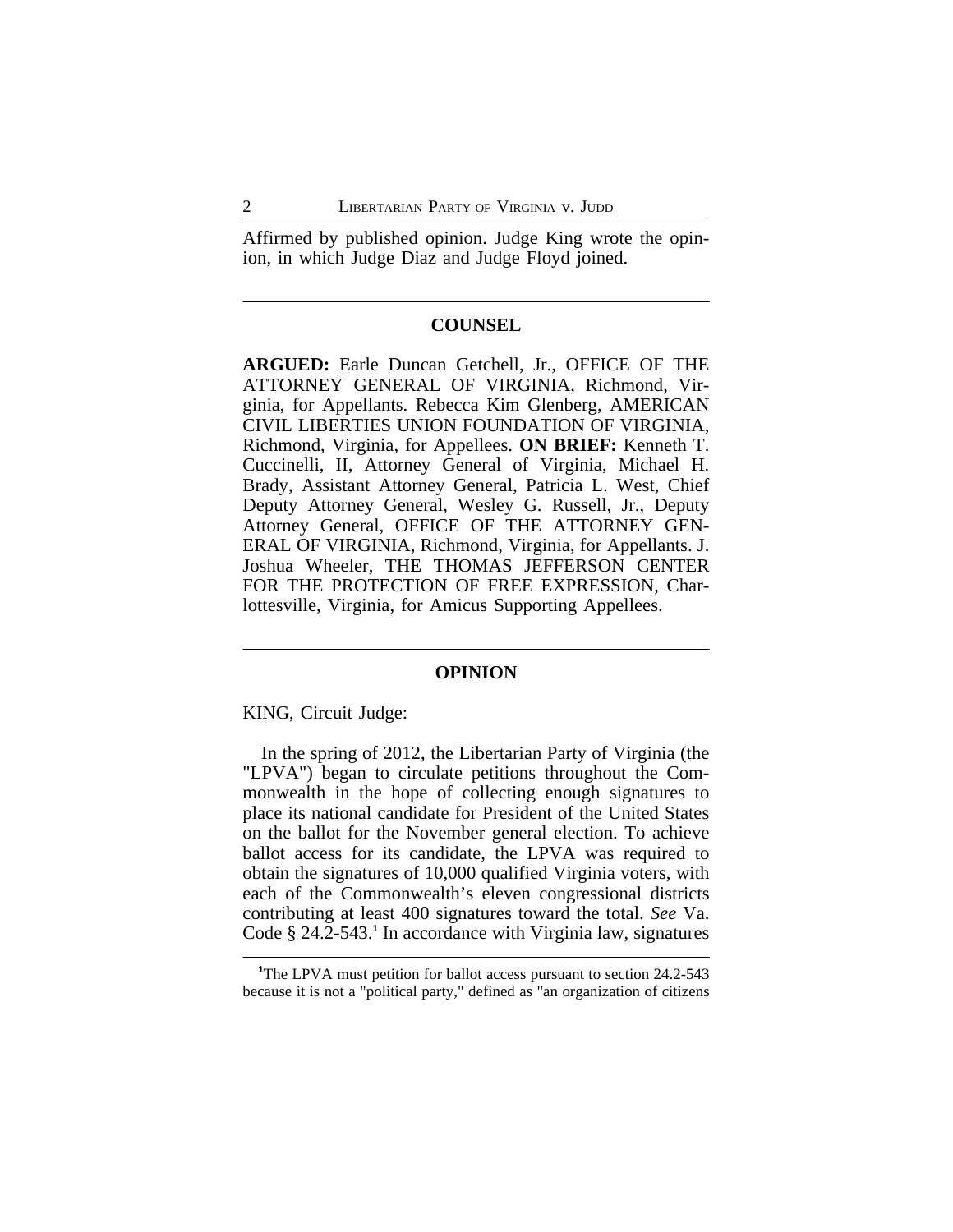on nominating petitions must be witnessed either by the candidate personally, or by a person who is a "resident of the Commonwealth and who is not a minor or a felon whose voting rights have not been restored" (the "witness residency requirement" or the "requirement"). *Id.*

On May 14, 2012, the LPVA, joined by Darryl Bonner, a Pennsylvania Libertarian and professional petition circulator (collectively, the "plaintiffs"), filed the underlying action in the Eastern District of Virginia, seeking injunctive and declaratory relief pursuant to 42 U.S.C. § 1983. The plaintiffs' verified Complaint alleges that the witness residency requirement impermissibly burdens their rights to free speech and free association under the First Amendment, as made applicable to the Commonwealth by the Fourteenth Amendment. The named defendants are the three members of the Virginia State Board of Elections (collectively, the "Board"), sued in their official capacities as administrators of the Commonwealth's election laws.

The plaintiffs explain that the LPVA uses both paid professionals and unpaid volunteers to circulate nominating petitions and collect signatures. *See* Complaint ¶ 15.**<sup>2</sup>** Only two of those professionals are LPVA members, *see id.* ¶ 16, and are thus permitted, on the basis of their Virginia residency, to attest to the signatures they collect. In contrast, nonresident professionals like Bonner must work in tandem with a resident of Virginia, whose sole purpose is to function as a witness. While circulating petitions in Virginia for the Green Party during 2008, Bonner "found that being accompanied by a non-professional Virginia resident significantly slowed the

of the Commonwealth which, at either of the two preceding statewide general elections, received at least 10 percent of the total vote cast for any statewide office filled in that election." Va. Code § 24.2-101.

<sup>&</sup>lt;sup>2</sup>The Complaint is found at J.A. 7-16. (Citations herein to "J.A. refer to the contents of the Joint Appendix filed by the parties to this appeal.)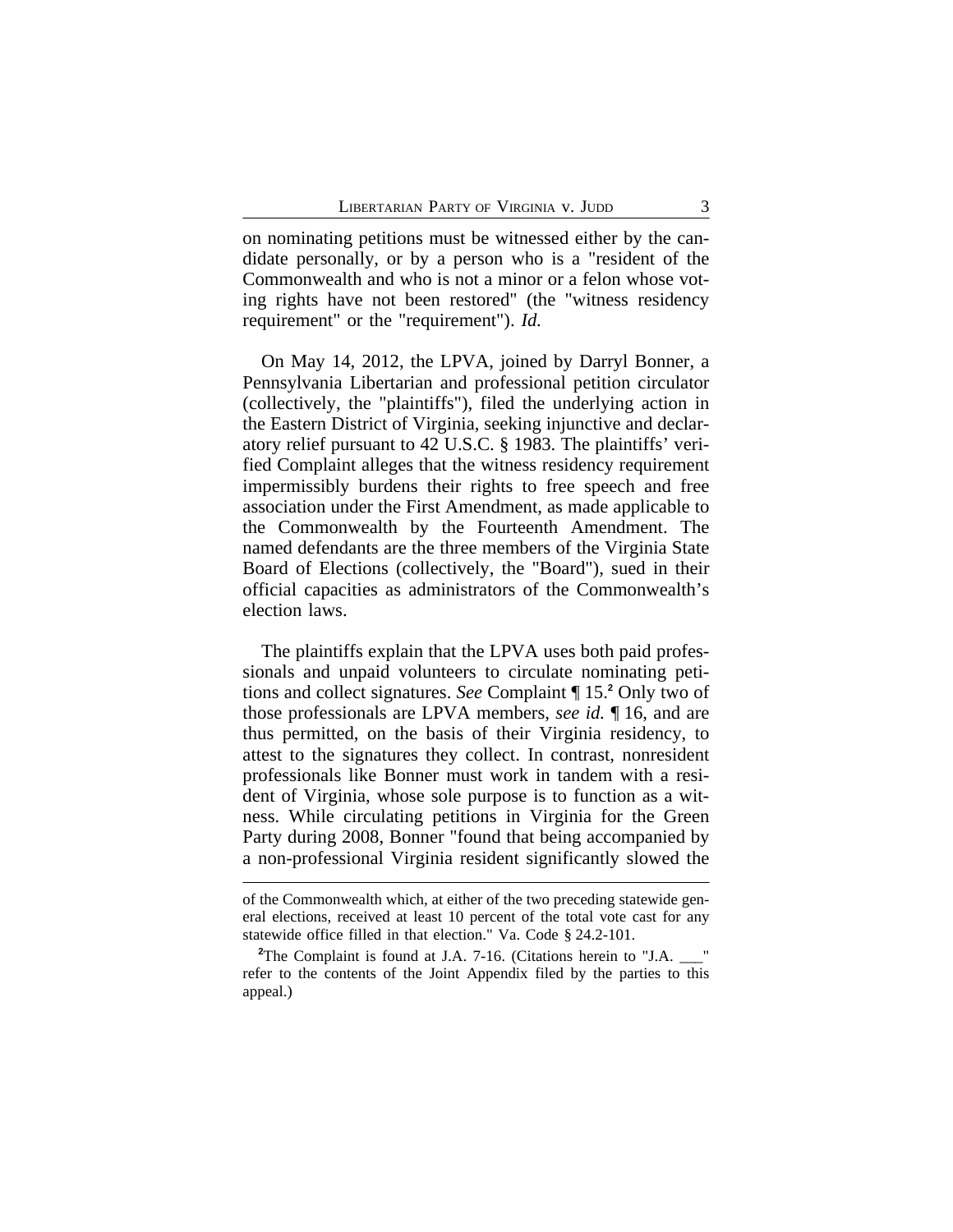process down and inhibited his ability to communicate effectively with potential signatories." *Id.* ¶ 19.**<sup>3</sup>**

Consequently, according to the plaintiffs, the witness residency requirement "reduces the pool of circulators available," thereby rendering it more difficult for LPVA members "to disseminate their political views, to choose the most effective means of conveying their message, to associate in a meaningful way with the prospective solicitors for the purpose of eliciting political change, to gain access to the ballot, and to utilize the endorsement of their candidate" with respect to signature-collecting efforts. Complaint ¶ 21. Bonner is likewise adversely affected, the plaintiffs maintain, in that the requirement "restrict[s] the nature of support he can offer candidates, restrict[s] the type of speech he can engage in[,]  $\ldots$ and restrict[s] his right to associate with the LPVA and with the candidates and voters of Virginia." *Id.* ¶ 22. These deleterious effects cause the witness residency requirement to fail strict scrutiny analysis under the First Amendment, the plaintiffs say, because it "is not narrowly tailored to further a compelling government interest." *Id.* ¶ 33.

The plaintiffs filed their Complaint about three months in advance of the deadline for the LPVA to submit signatures. In light of the time-sensitive nature of the dispute, the district court conducted a conference call with the parties on May 22, 2012, directing that discovery immediately commence and be completed within thirty days. The Board answered the Complaint on May 25, 2012, denying that the plaintiffs were entitled to redress. Following the close of discovery, on June 21, 2012, the parties filed cross-motions for summary judgment,

**<sup>3</sup>**Bonner elaborated during discovery that, during the 2008 petition drive, his witness-partners occasionally "wanted to take a break when I wanted to continue working. Witnesses sometimes interrupted my communication to potential signatories to state their own opinions, which sometimes invited argument from the potential signatory and sometimes caused the potential signatory to decide not to sign the petition." J.A. 109.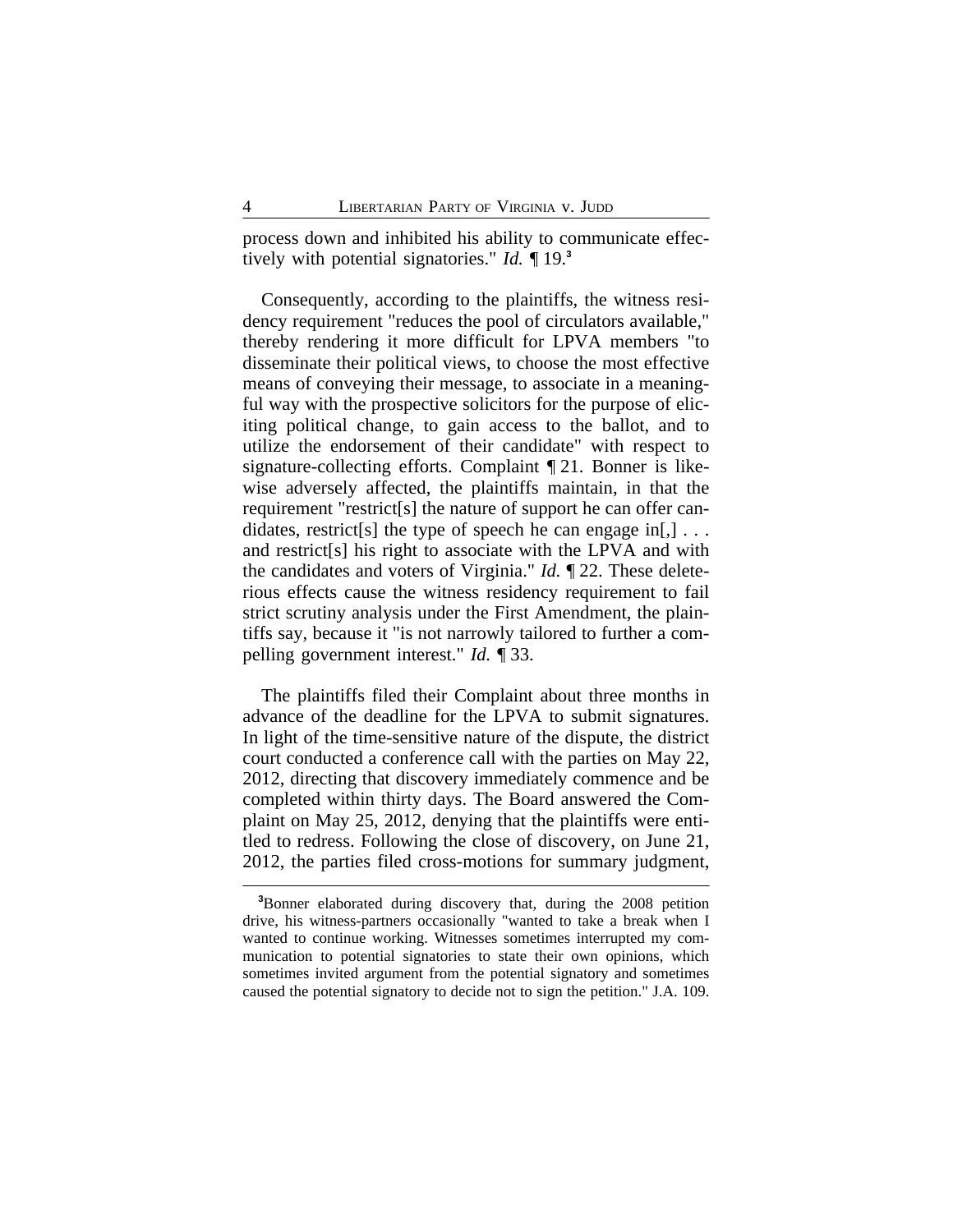with the Board's motion premised entirely on its assertion that the plaintiffs have not suffered a legally cognizable injury and thus lack standing to sue.

On July 30, 2012, the district court issued a Memorandum Opinion in conjunction with a conforming Order, in which it denied the Board's motion as to standing and granted the plaintiffs' motion on the merits. The court therefore declared the witness residency requirement unconstitutional and permanently enjoined its enforcement.**<sup>4</sup>**

Subsequently, on August 13, 2012, the court denied the Board's motion to stay the Order pending appeal. The Board noticed this appeal the following day, and it moved us for a stay on August 24, 2012, the deadline for the LPVA to submit its petitions. Thereafter, on September 6, 2012, we denied the requested stay. The parties then proceeded to brief the issues identified for appeal, and they presented oral argument on March 20, 2013. Having now fully considered the submissions and arguments of the parties, we affirm in all respects the judgment of the district court.

**<sup>4</sup>**The district court's Order provided, in pertinent part, that "the defendants and their successor members of the Virginia State Board of Elections are hereby PERMANENTLY ENJOINED from enforcing the state residency requirement with respect to the circulation of petitions for independent candidates for the Office of President of the United States." Order 1. Although "[f]acial challenges are disfavored," *Wash. State Grange v. Wash. State Republican Party*, 552 U.S. 442, 450 (2008), they are permitted on overbreadth grounds "because the 'statute's very existence may cause others not before the court to refrain from constitutionally protected speech or expression.'" *Hardwick ex rel. Hardwick v. Heyward*, 711 F.3d 426, 441 (2013) (quoting *Broadrick v. Oklahoma*, 413 U.S. 601, 612 (1973)). Nevertheless, "'a law should not be invalidated for overbreadth unless it reaches a substantial number of impermissible applications.'" *Hardwick*, 711 F.3d at 426 (quoting *New York v. Ferber*, 458 U.S. 747, 771 (1982)). The Board does not contend that, if the witness residency requirement is declared unconstitutional, such declaration should be confined solely to the requirement's application to the plaintiffs.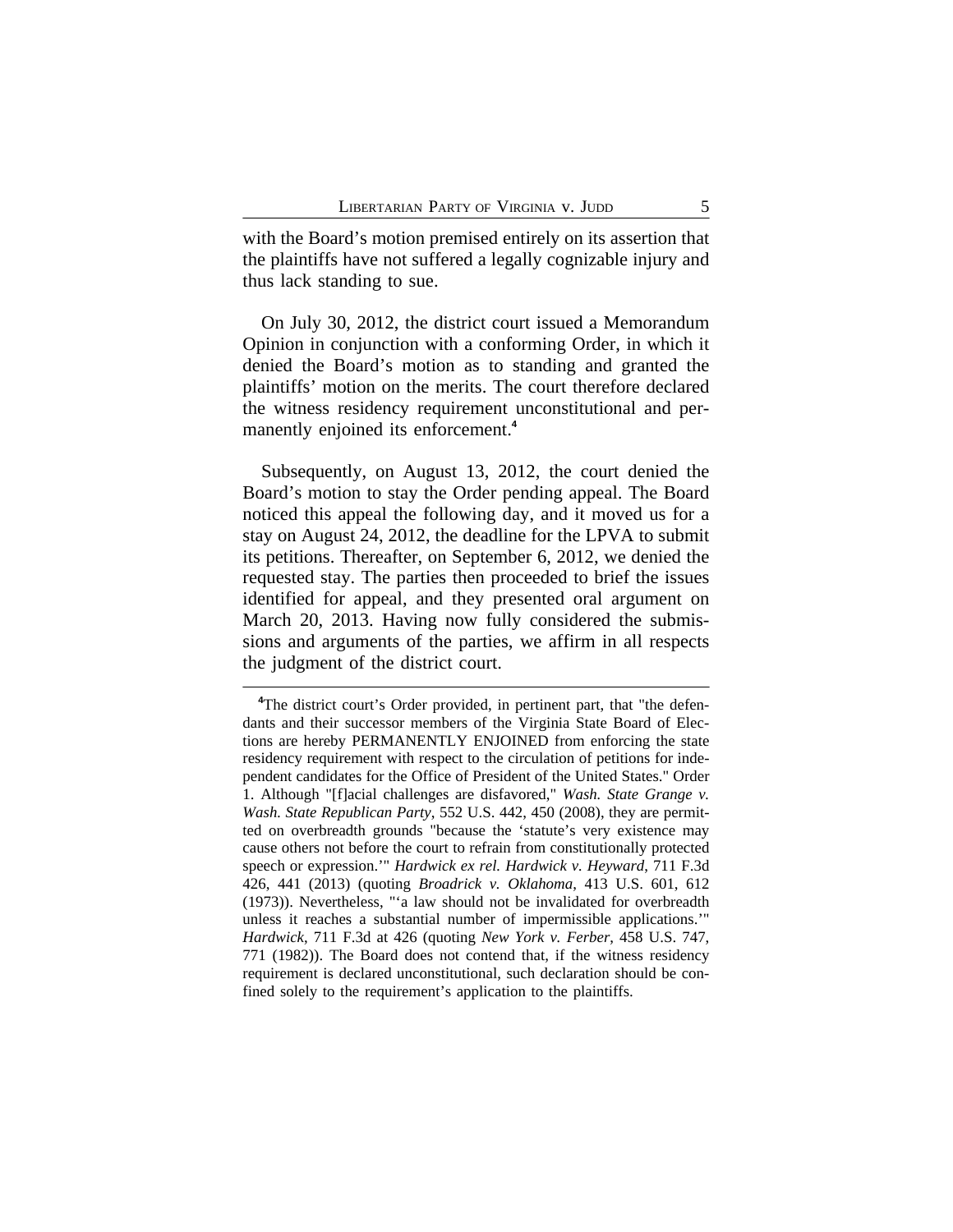#### I.

We review de novo the district court's disposition of the cross-motions for summary judgment, evaluating them seriatim. *See Desmond v. PNGI Charles Town Gaming, L.L.C.*, 630 F.3d 351, 354 (4th Cir. 2011). With respect to both motions, we are required to view the facts and all justifiable inferences arising therefrom in the light most favorable to the nonmoving party, in order to determine whether "'there is no genuine dispute as to any material fact and the movant is entitled to judgment as a matter of law.'" *Woollard v. Gallagher*, 712 F.3d 865, \_\_\_ (4th Cir. 2013) (quoting Fed. R. Civ. P. 56(a)). A dispute is genuine if "a reasonable jury could return a verdict for the nonmoving party." *Dulaney v. Packaging Corp. of Am.*, 673 F.3d 323, 330 (4th Cir. 2012). A fact is material if it "'might affect the outcome of the suit under the governing law.'" *Henry v. Purnell*, 652 F.3d 524, 548 (4th Cir. 2011) (quoting *Anderson v. Liberty Lobby, Inc.*, 477 U.S. 242, 248 (1986)).

## II.

We first examine the district court's ruling denying summary judgment to the Board, whose motion contended that the plaintiffs were bereft of standing to sue and, thus, that the court was without jurisdiction over the dispute. *See Steel Co. v. Citizens for a Better Env't*, 523 U.S. 83, 94 (1998) ("'On every writ of error or appeal, the first and fundamental question is that of jurisdiction.'") (quoting *Great S. Fire Proof Hotel Co. v. Jones*, 177 U.S. 449, 453 (1900)). Standing is part and parcel of the constitutional mandate that the judicial power of the United States extend only to "cases" and "controversies." U.S. Const. art. III, § 2; *see Lujan v. Defenders of Wildlife*, 504 U.S. 555, 560 (1992) ("[T]he core component of standing is an essential and unchanging part of the case-orcontroversy requirement of Article III.").

Constitutional standing comprises three elements: (1) the plaintiff is required to have sustained an injury in fact; which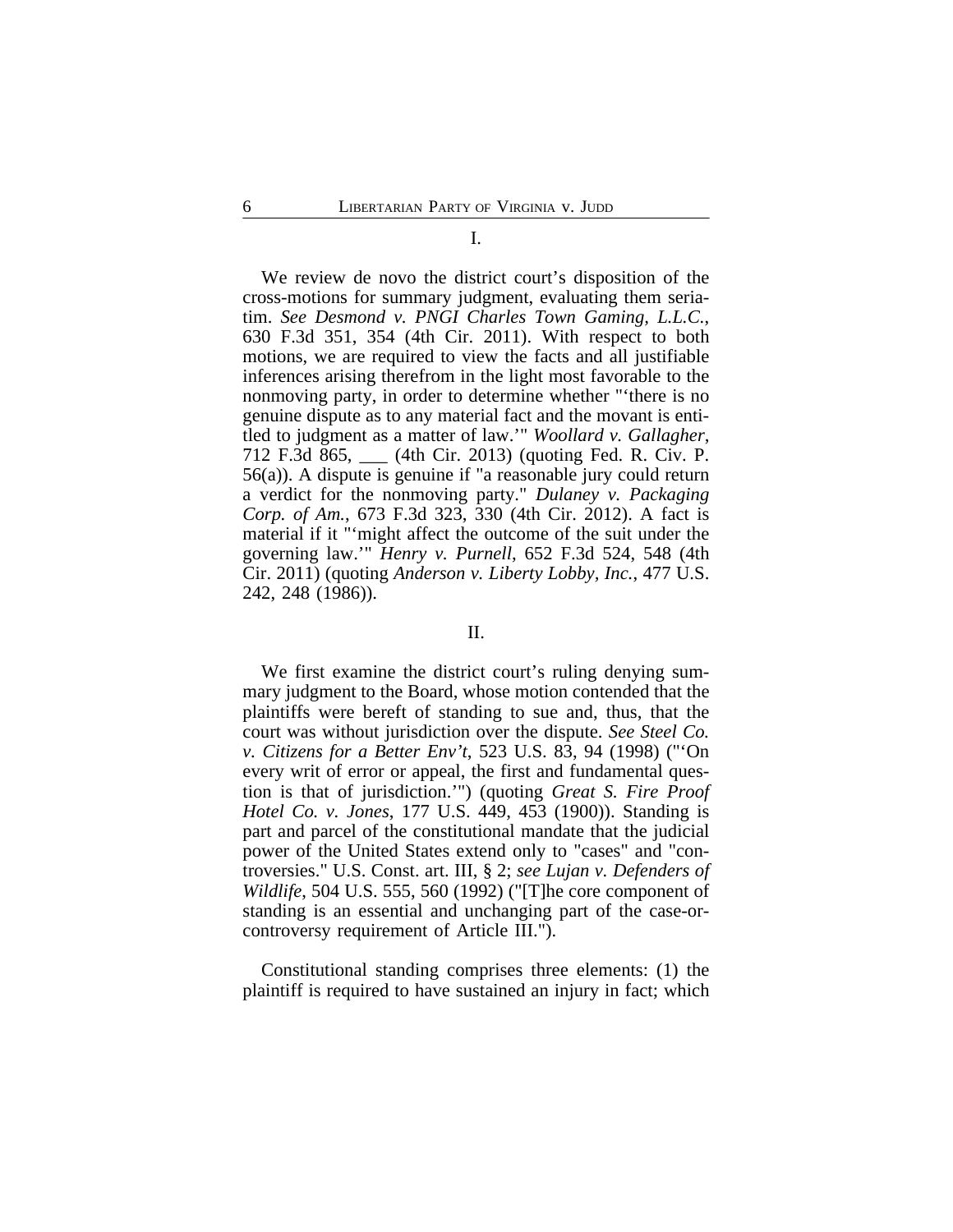(2) must be causally connected to the complained-of conduct undertaken by the defendant; and (3) will likely be redressed if the plaintiff prevails. *See Lujan*, 504 U.S. at 560-61. The burden of establishing each element is on the plaintiff, which, in the context of this appeal, requires the "set[ting] forth by affidavit or other evidence specific facts, which for purposes of the summary judgment motion will be taken to be true." *Id.* at 561 (citation and internal quotation marks omitted). In challenging the district court's adverse ruling on its summary judgment motion, the Board maintains that neither the LPVA nor Bonner has sufficiently demonstrated the existence of a threshold injury in fact.

A.

The Board portrays the LPVA's First Amendment claim as grounded in the latter's anxiety that its resident petition circulators might become incapacitated such that it would be compelled to replace either or both — if at all — with nonresident circulators made less efficient by the witness residency requirement. *See* Complaint ¶ 16 ("In past campaigns, these two people have been responsible for collecting a significant number of the required signatures. If either of them were to take ill or otherwise become unavailable, the LPVA would be unlikely to be able to collect the required 10,000 signatures."). Pointing out that the LPVA has succeeded in placing its presidential candidate on the Virginia ballot since 1992, *see* J.A. 92, and that both resident circulators were actively collecting signatures throughout the 2012 petition period at least until the close of discovery, *see id.* at 81, the Board depicts the mere threat of changed circumstances as impermissibly "'conjectural or hypothetical,'" and not the "'actual or imminent'" injury necessary to satisfy the standing requirement. *Lujan*, 504 U.S. at 560 (quoting *Whitmore v. Arkansas*, 495 U.S. 149, 155 (1990) (citation and internal quotation marks omitted)). The Board's characterization, insofar as it misperceives the essence of the petition circulation process,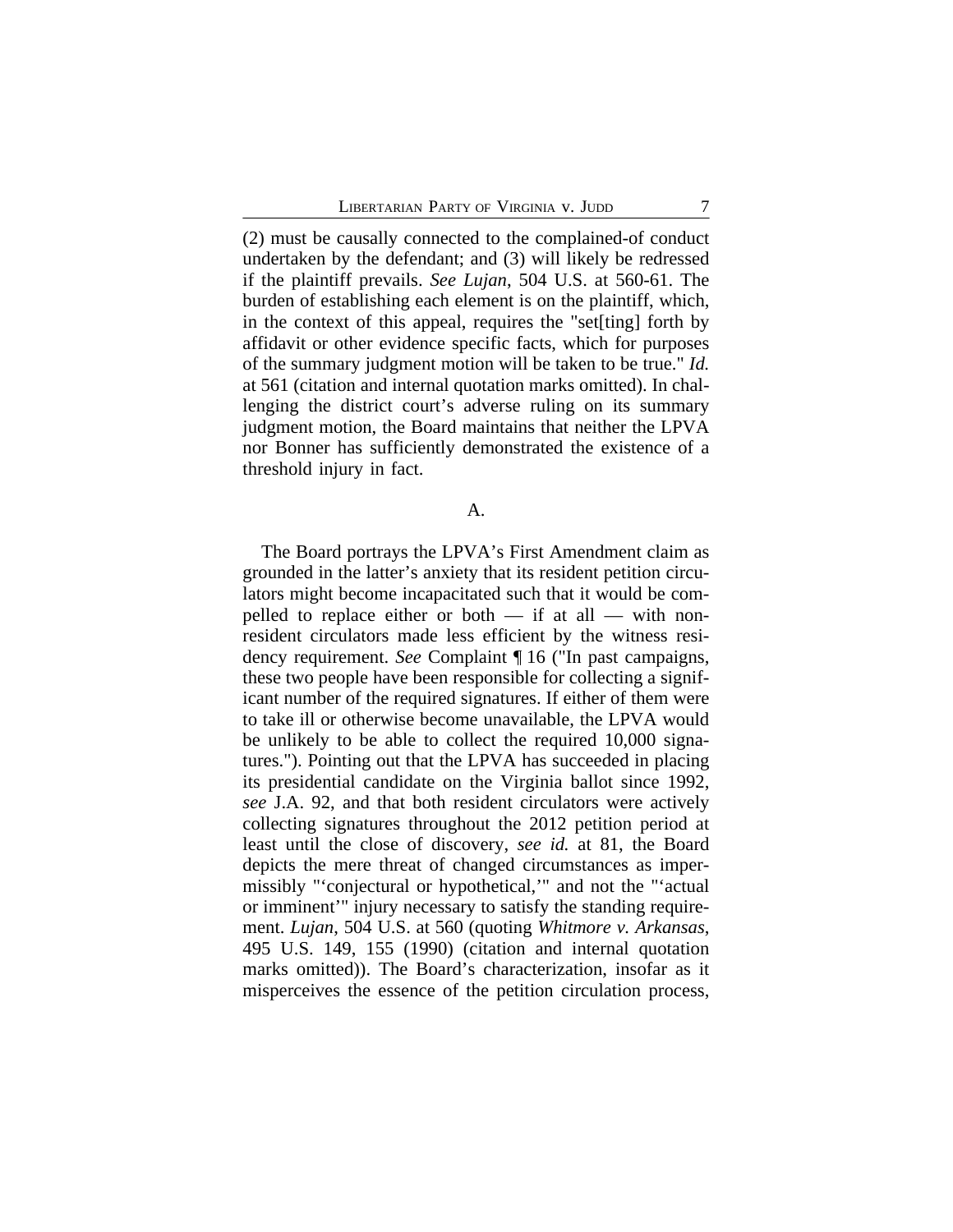too narrowly circumscribes the proper contours of the LPVA's claim.

In *Meyer v. Grant*, a unanimous Supreme Court determined that petitions "of necessity involve[ ] both the expression of a desire for political change and a discussion of the merits of the proposed change." 486 U.S. 414, 421 (1988). Indubitably, restrictions on this sort of "core political speech" can affect the ultimate goal of ballot access. *Id.* at 422-23 (deducing that Colorado statute criminalizing the payment of petition circulators "makes it less likely that [proponents of an initiative measure] will garner the number of signatures necessary to place the matter on the ballot"). Although the LPVA has yet to fail in its quadrennial quest to gather sufficient signatures in Virginia on behalf of its party's presidential candidate, the Board's exclusive focus on those past successes ignores the means by which that end has been, and is, achieved. *Cf. Buckley v. Am. Constitutional Law Found., Inc.*, 525 U.S. 182, 192 (1999) (affirming invalidation of Colorado initiative petition enactments as "significantly inhibit[ing] communication with voters about proposed political change").**<sup>5</sup>**

Mindful of the Court's analysis in *Meyer*, we observe that those circulating nominating petitions need not succeed in

**<sup>5</sup>**Though the decisions in *Meyer* and *Buckley* each involved challenges to laws governing initiative petitions and not nominating petitions, the Supreme Court noted in the latter case that "[i]nitiative-petition circulators . . . resemble candidate-petition signature gatherers . . . , for both seek ballot access." *Buckley*, 525 U.S. at 191. In *Nader v. Blackwell*, the court of appeals mused that "[t]here appears to be little reason to limit *Buckley*'s holding to initiative-petition circulators . . . . Indeed, common sense suggests that, in the course of convincing voters to sign their petitions, candidate-petition circulators engage in at least as much interactive political speech — if not more such speech — than initiative-petition circulators." 545 F.3d 459, 475 (6th Cir. 2008) (internal quotation marks omitted); *see also Lux v. Judd*, 651 F.3d 396, 403 n.5 (4th Cir. 2011) (discerning no meaningful distinction, for purposes of First Amendment analysis, between initiative petitions and nominating petitions, nor between circulators of petitions and witnesses thereto).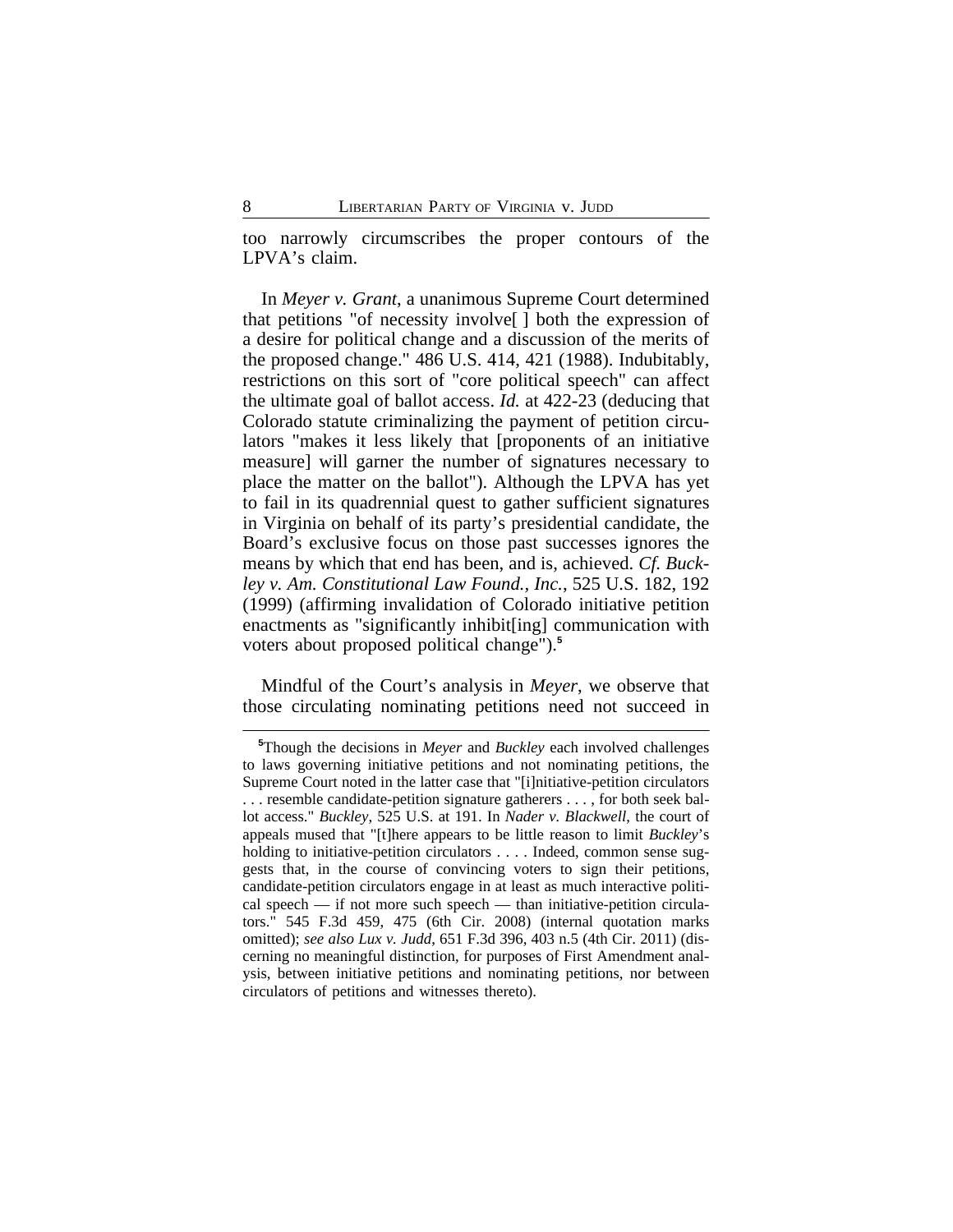convincing potential signatories that the candidate will prevail, but the circulators "will at least have to persuade them that [the candidate] is . . . deserving of the public scrutiny and debate that would attend . . . consideration by the whole electorate." 486 U.S. at 421. Almost invariably, this will "involve an explanation of the nature of the proposal," e.g., the candidate's political views or the party's platform, "and why its advocates support" them. *Id.* Taking as true the uncontested averments of the plaintiffs, we cannot help but agree that the witness residency requirement inevitably "limits the number of voices who will convey [the] message and hours they can speak and, therefore, limits the size of the audience they can reach." *Id.* at 422-23.**<sup>6</sup>**

The Board maintains that these eleventh-hour affidavits asserted for the first time "a present interest in engaging non-resident circulators, fundamentally altering LPVA's claim of legal injury," in stark juxtaposition to the more speculative prospect of the party failing to amass sufficient signatures in some future election. Br. of Appellants 23. According to the Board, the affidavits should be disregarded insofar as they contradict the prior sworn allegations of the Complaint. *See, e.g.*, *In re Family Dollar FLSA Litig.*, 637 F.3d 508, 512 (4th Cir. 2011) (reciting "well established" rule that party cannot avoid adverse entry of summary judgment by attempting to conjure genuine issue of fact through self-serving affidavit that conflicts with prior testimony). Nonetheless, "for the rule . . . to apply, there must be a bona fide inconsistency." *Spriggs v. Diamond Auto Glass*,

**<sup>6</sup>**The verified Complaint faithfully tracks the concerns expressed by the Supreme Court in *Meyer*, alleging, among other things, that the witness residency requirement "reduces the pool of circulators available to support the LPVA's presidential candidate[,] placing a severe burden on the candidate's and the LPVA's First Amendment rights by making it more difficult for them to disseminate their political views [and] to choose the most effective means of conveying their message." Complaint ¶ 21. Bruce Majors, a Washington, D.C. resident, submitted an affidavit on behalf of the LPVA in opposition to the Board's motion for summary judgment, in which he stated that, but for the requirement, he would have volunteered as a petition circulator and organized other volunteers during the 2012 campaign. *See* J.A. 155. In a separate affidavit filed at the same time, William Redpath, a former Chair of the Libertarian National Committee, confirmed that elimination of the requirement would afford the LPVA "more control over its own messaging and over the logistical details of its ballot access drives." *Id.* at 152.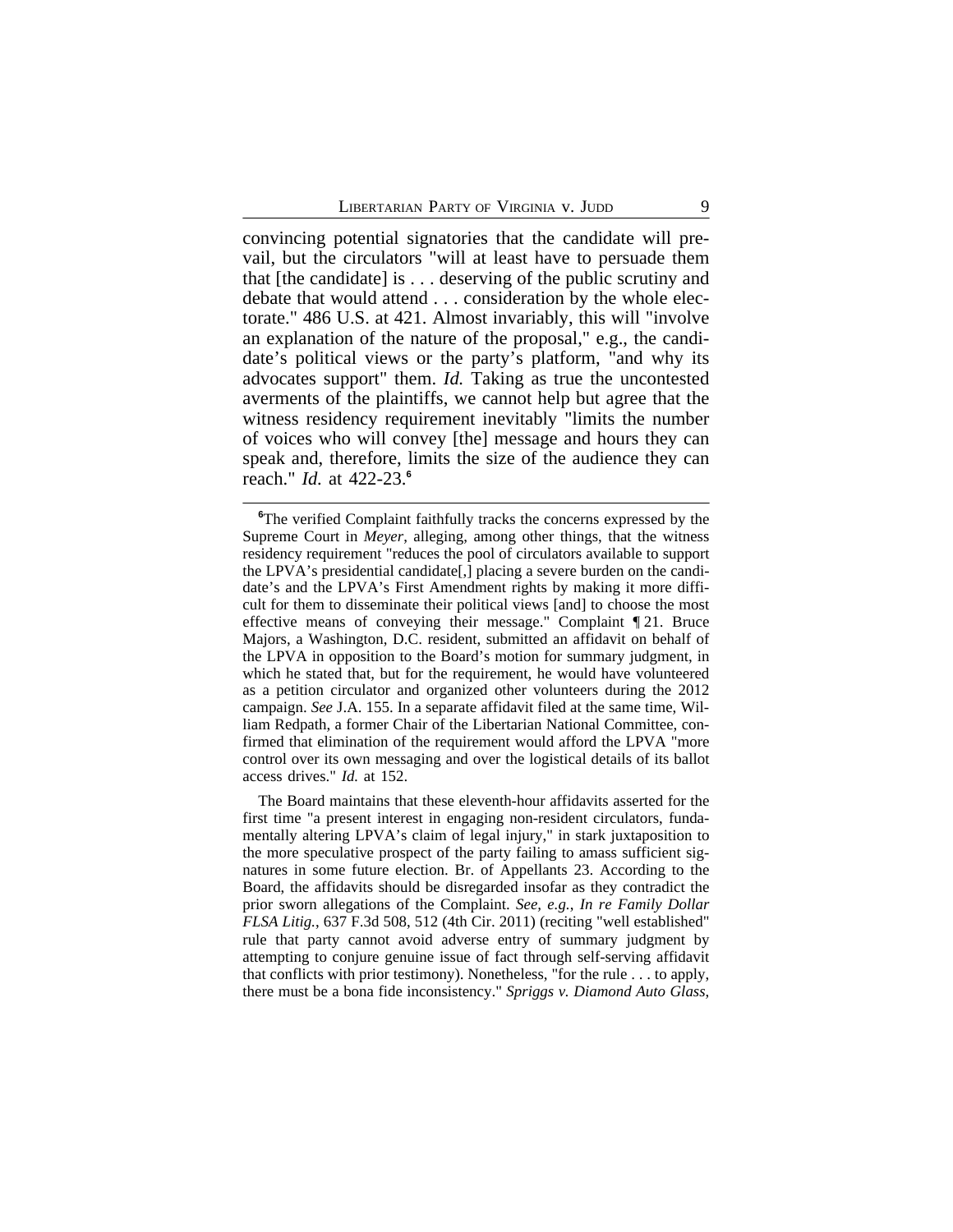It is therefore immaterial that the LPVA can, in spite of the witness residency requirement, circulate its petitions to enough of the electorate to permit the collection of 10,000 signatures, if it is also true that, absent the requirement, the petition circulators could approach and attempt to persuade an even larger audience. An encumbrance thus alleged, whose presence is properly evidenced on summary judgment, constitutes an injury in fact for standing purposes.

## B.

The Board also contests Bonner's standing, but its challenge steers a slightly different tack than that taken with the LPVA. Bonner disclosed, by way of background, that he has been a professional petition circulator and canvasser since about 1993, and that he is the CEO of his own company, Central Petition Management. *See* J.A. 111-12. Bonner has collected signatures all across the country, deriving substantial income from his efforts. *See id.* at 112-17, 121. He recalled having circulated nominating petitions in Virginia in at least two elections prior to 2012, *see id.* at 109, and Bonner "considers his work an important means of expressing his belief that third-party candidates play a significant role in the political system and should be allowed a place on the ballots," Complaint ¶ 18.

Bonner, however, revealed at his deposition that an injury to his right knee for which he would require surgery had scotched his immediate plans to circulate petitions for the LPVA. *See* J.A. 132-33. Though it concedes that "Bonner's theory of [constitutional] injury could on its face support his case," Br. of Appellant 22, the Board insists that Bonner's

<sup>242</sup> F.3d 179, 185 n.7 (4th Cir. 2001). No such inconsistency is present here, in that the affidavits merely detail and lend context to the nature of the LPVA's injury, which the Complaint sets forth in general terms by allusion to *Meyer*.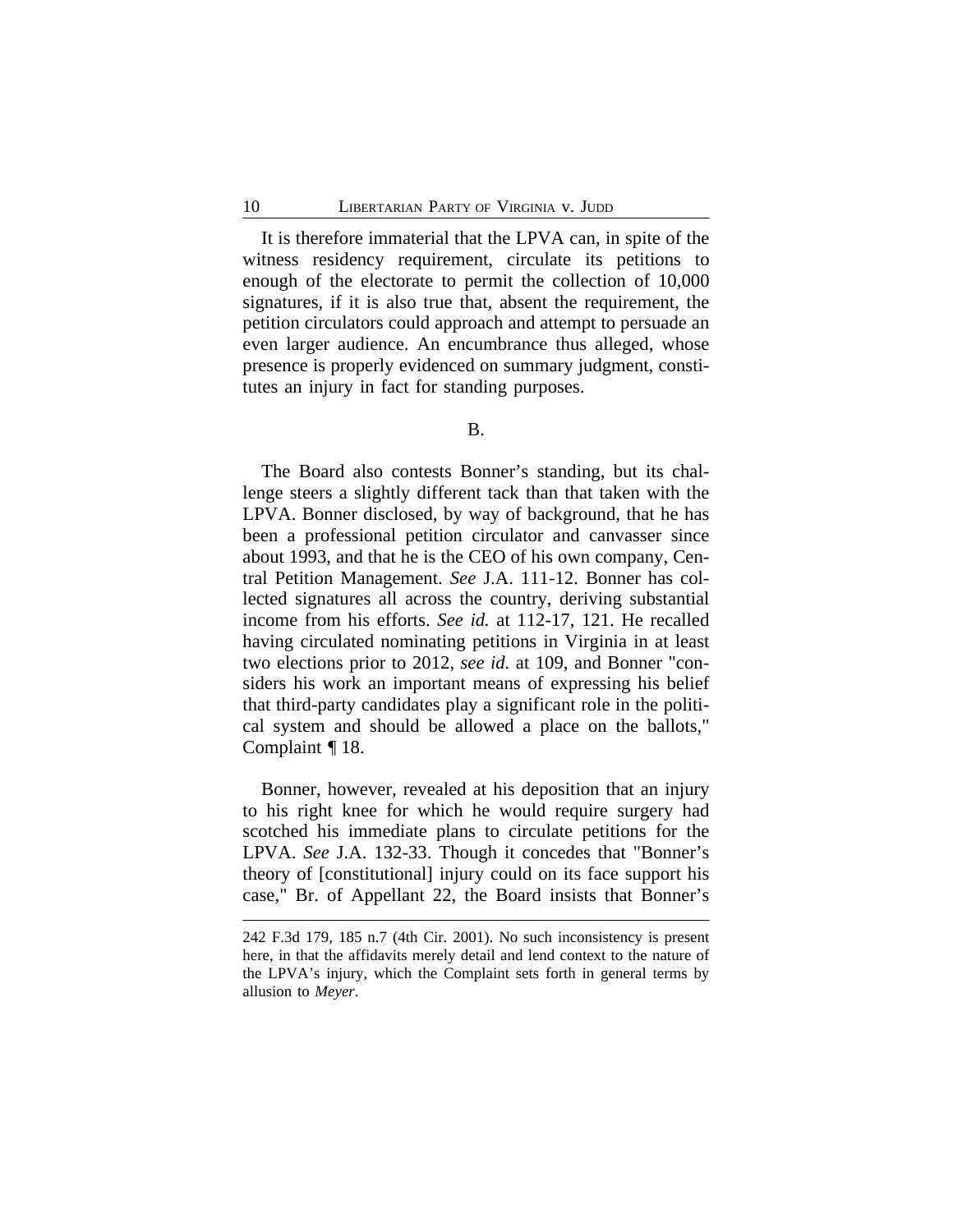physical incapacity to engage in protected speech and association in Virginia with respect to the 2012 campaign trumps the legal incapacity that would otherwise be imposed by the witness residency requirement.

The Board couches its argument against Bonner's standing in terms of imminency, relating to the threshold presence of an injury in fact, but we think it plain that the objection is more appropriately characterized as one concerning the second *Lujan* element, that of causation. Fulfillment of that element necessitates only that the alleged injury be "'fairly traceable'" to the complained-of action. *See MacDonald v. Moose*, 710 F.3d 154, 161-62 (4th Cir. 2013) (quoting *Lujan*, 504 U.S. at 560-61 (internal citation omitted)). Imposition of the stringent proximate cause standard, derived from principles of tort law, has been held to "wrongly equate[ ] injury fairly traceable to the defendant with injury as to which the defendant's actions are the very last step in the chain of causation." *Bennett v. Spear*, 520 U.S. 154, 168-69 (1997). The Supreme Court has therefore recognized the concept of concurrent causation as useful in evaluating whether the pleadings and proof demonstrate a sufficient connection between the plaintiff's injury and the conduct of the defendant, such that a court ought to assert jurisdiction over the dispute.

Thus, if the witness residency requirement is at least in part responsible for frustrating Bonner's attempt to fully assert his First Amendment rights in Virginia, the causation element of *Lujan* is satisfied, and he can attempt to hold the Board accountable notwithstanding the presence of another proximate cause. In that vein, it is well to remember that Bonner's claim is not that the requirement has precluded him, as a nonresident of Virginia, from circulating nominating petitions at all, but that he may only do so when accompanied by a resident witness.

Whereas a knee ailment like the one afflicting Bonner would have disabled any circulator or witness without regard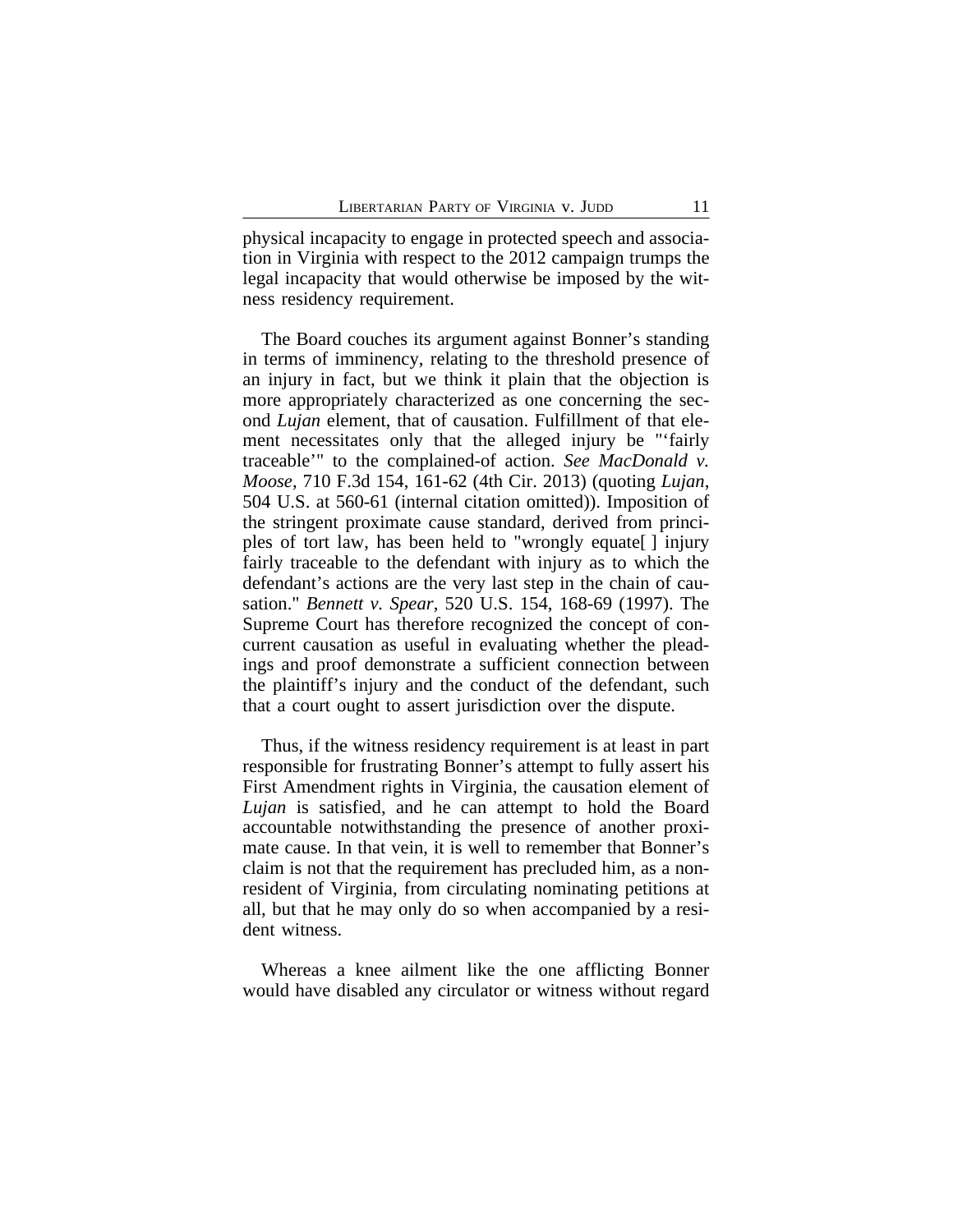to residency, the law of which Bonner complains targets him and others of his ilk with laser precision; consequently, Bonner's legal disability relates more closely to his asserted injury than does his physical infirmity. Moreover, Bonner's medical condition is ephemeral and, presumably, will have sufficiently improved by 2016, but if the witness residency requirement then remains on the books, he will yet be prohibited from circulating petitions unencumbered. Lastly, we imagine that Bonner could have overcome his uncooperative knee long enough to sit down on a street corner and solicit passersby for a few signatures (he did, after all, manage to attend his scheduled deposition). Had that happened, Bonner undoubtedly would not have been as effective as when healthy, but his limited efficacy would have been even further hindered by the presence of a resident witness.

There is substantial basis, then, to conclude that, when it comes to encumbrances upon Bonner's exercise of his First Amendment rights, the witness residency requirement and his medical infirmity are, to a discernible degree, complementary of each other. The latter did not supplant the former in the chain of causation. We can therefore say with a modicum of confidence that the requirement is a concurrent cause of Bonner's alleged constitutional injury.**<sup>7</sup>**

#### III.

We next consider the district court's award of summary judgment to the plaintiffs on the merits of their claims. As the law has developed following the Supreme Court's decisions

<sup>&</sup>lt;sup>7</sup>We note finally that, so long as either the LPVA or Bonner has demonstrated the requisite standing, we possess jurisdiction to decide the constitutional question before us and determine the propriety of declaratory and injunctive relief. *See Village of Arlington Heights v. Metro. Housing Dev. Corp.*, 429 U.S. 252, 264 & n.9 (1977) (observing that presence of "at least one . . . plaintiff who has demonstrated standing" obviated the need to "consider whether the other . . . plaintiffs have standing to maintain the suit").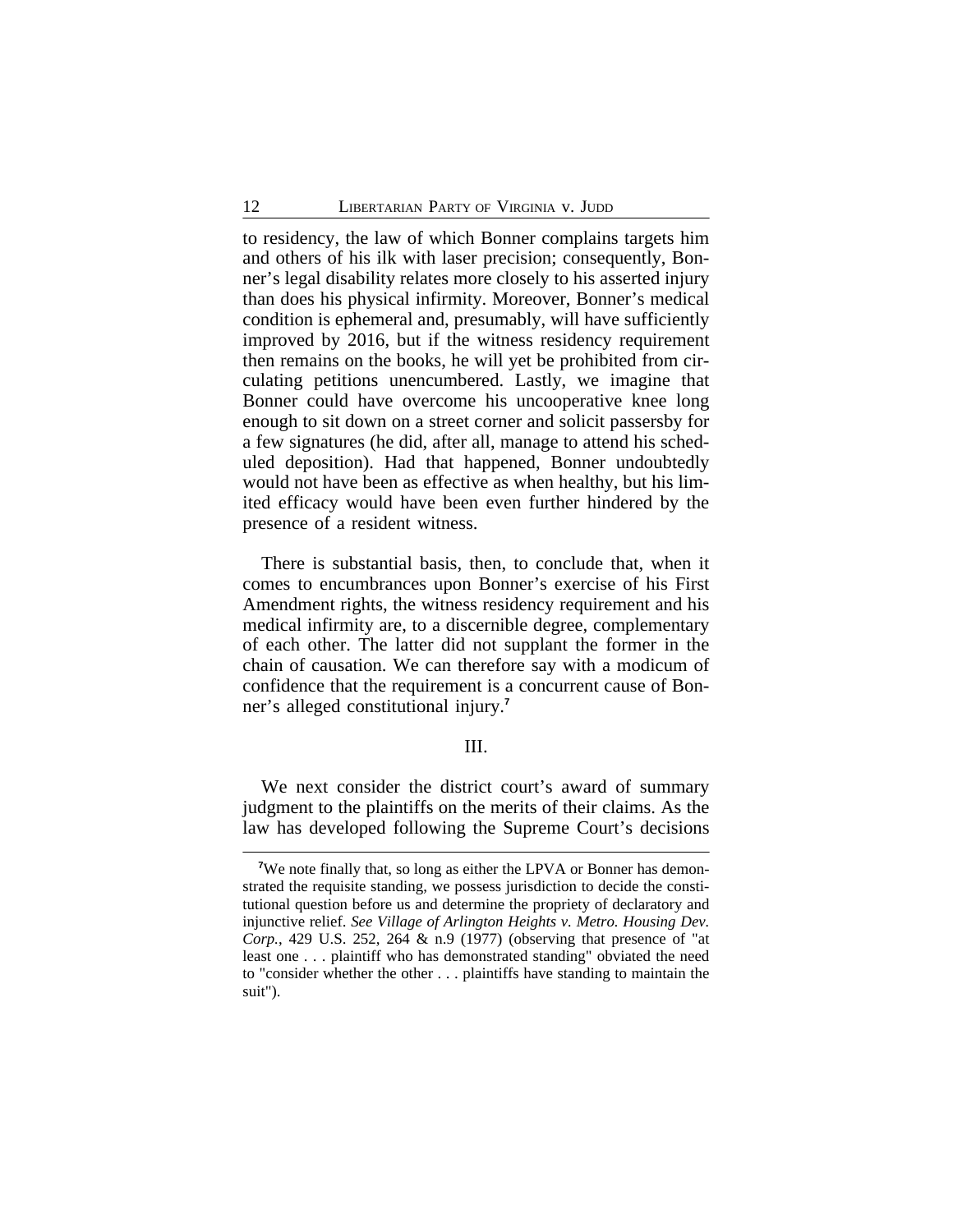in *Meyer v. Grant*, 486 U.S. 414 (1988), and *Buckley v. American Constitutional Law Foundation*, 525 U.S. 182 (1999), a consensus has emerged that petitioning restrictions like the one at issue here are subject to strict scrutiny analysis. *See Yes on Term Limits, Inc. v. Savage*, 550 F.3d 1023 (10th Cir. 2008) (applying strict scrutiny to overturn Oklahoma prohibition on nonresident circulators of initiative petitions); *Nader v. Blackwell*, 545 F.3d 459 (6th Cir. 2008) (declaring unconstitutional, as failing strict scrutiny, Ohio ban on nonresidents circulating nominating petitions); *Nader v. Brewer*, 531 F.3d 1028 (9th Cir. 2008) (invalidating, pursuant to strict scrutiny analysis, Arizona deadline and residency provisions relating to nominating petitions and circulator-witnesses). The Ninth Circuit in *Brewer* recited the general rule that "the severity of the burden the election law imposes on the plaintiff's rights dictates the level of scrutiny applied by the court." 531 F.3d at 1034 (citing *Burdick v. Takushi*, 504 U.S. 428, 434 (1992)).

Hence, "an election regulation that imposes a severe burden is subject to strict scrutiny and will be upheld only if it is narrowly tailored to serve a compelling state interest." *Brewer*, 531 F.3d at 1035 (citing *Burdick*, 504 U.S. at 434). The triumvirate of 2008 decisions in *Savage*, *Blackwell*, and *Brewer* demonstrate a general agreement among our sister circuits that residency restrictions bearing on petition circulators and witnesses burden First Amendment rights in a sufficiently severe fashion to merit the closest examination. *But see Initiative & Referendum Inst. v. Jaeger*, 241 F.3d 614, 616 (8th Cir. 2001) (upholding North Dakota proscription against nonresident initiative-petition circulators because "the regulation does not unduly restrict speech").

The Board contests the application of strict scrutiny only insofar as it presses its contention that the LPVA's assertion of injury can only be deemed contingent upon future circumstances, i.e., the sudden unavailability of resident circulators. The severity of the burden imposed by the witness residency requirement, according to the Board, is thereby attenuated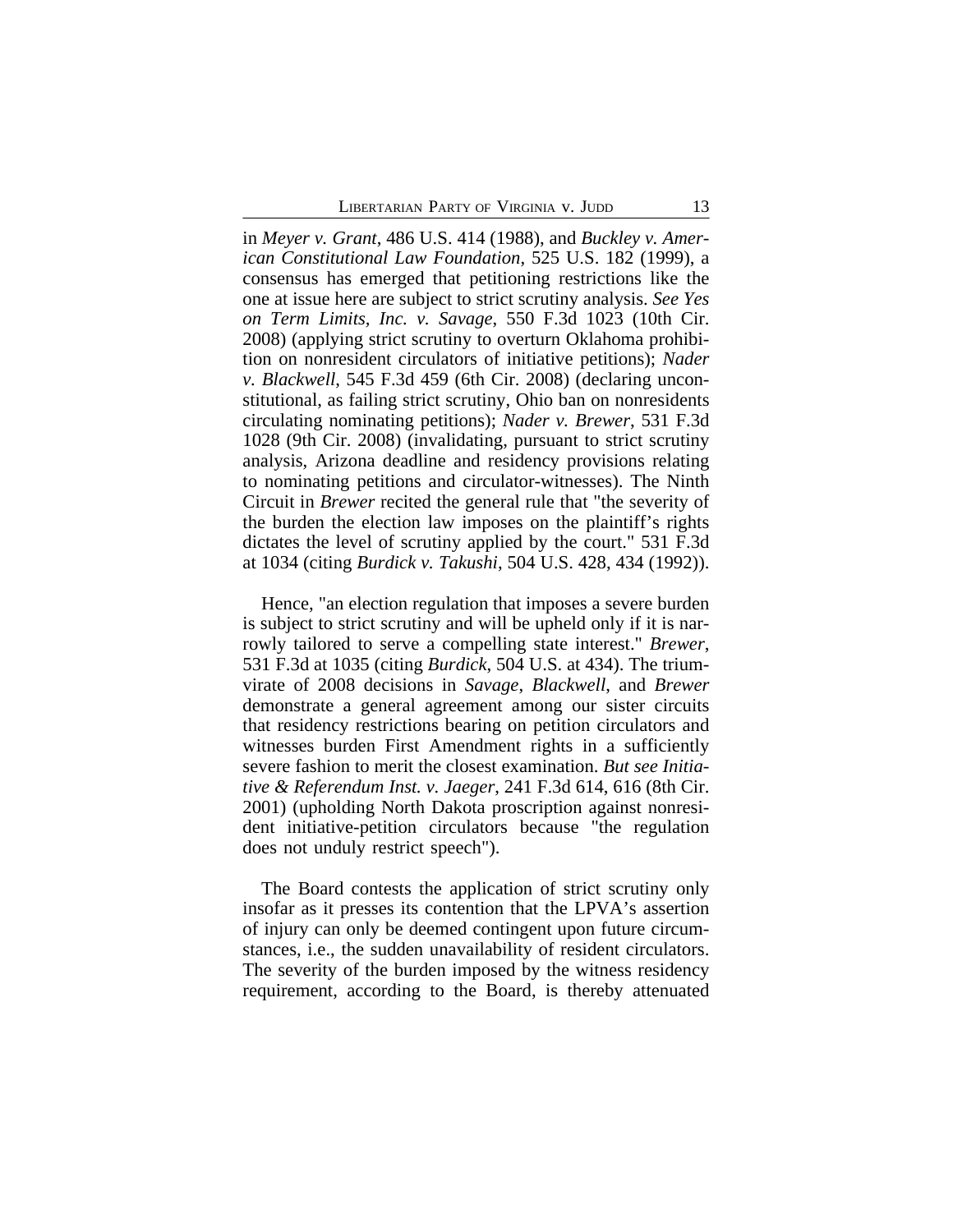commensurately. Having rejected the Board's position in connection with its argument that the LPVA lacks standing, we deem it equally without force on the merits. Strict scrutiny is the proper standard.

A.

The Board maintains that the witness residency requirement serves the Commonwealth's interest in policing fraud potentially permeating the electoral process, in that: (1) it is less difficult to confirm the identities of resident witnesses, and thereby ensure they are qualified by age and not disqualified by felon status; (2) witness residents in Virginia are subject to being subpoenaed by the authorities to answer questions under oath concerning the circulation process, or to be prosecuted for criminal activity; and (3) residents are simply easier to locate for investigatory or prosecutorial purposes. The plaintiffs do not seriously dispute that the prevention of election fraud is a compelling state interest. *See Savage*, 550 F.3d at 1028 (assuming, arguendo, that state had a "compelling interest in protecting and policing both the integrity and the reliability of its initiative process"); *Brewer*, 531 F.3d at 1037 ("A state's interest in ensuring the integrity of the election process and preventing fraud is compelling." (citation omitted)); *Jaeger*, 241 F.3d at 616 (recognizing state's "compelling interest in preventing fraud").

B.

The more substantial question, and the crux of this appeal, is whether the Commonwealth's enactment banning all nonresidents from witnessing nominating petitions — a measure we presume to be effective in combatting fraud — is, notwithstanding its efficacy, insufficiently tailored to constitutionally justify the burden it inflicts on the free exercise of First Amendment rights. *See Krislov v. Rednour*, 226 F.3d 851, 863 (7th Cir. 2000) ("[W]e must take into account . . . other, less restrictive means [the state] could reasonably employ[, though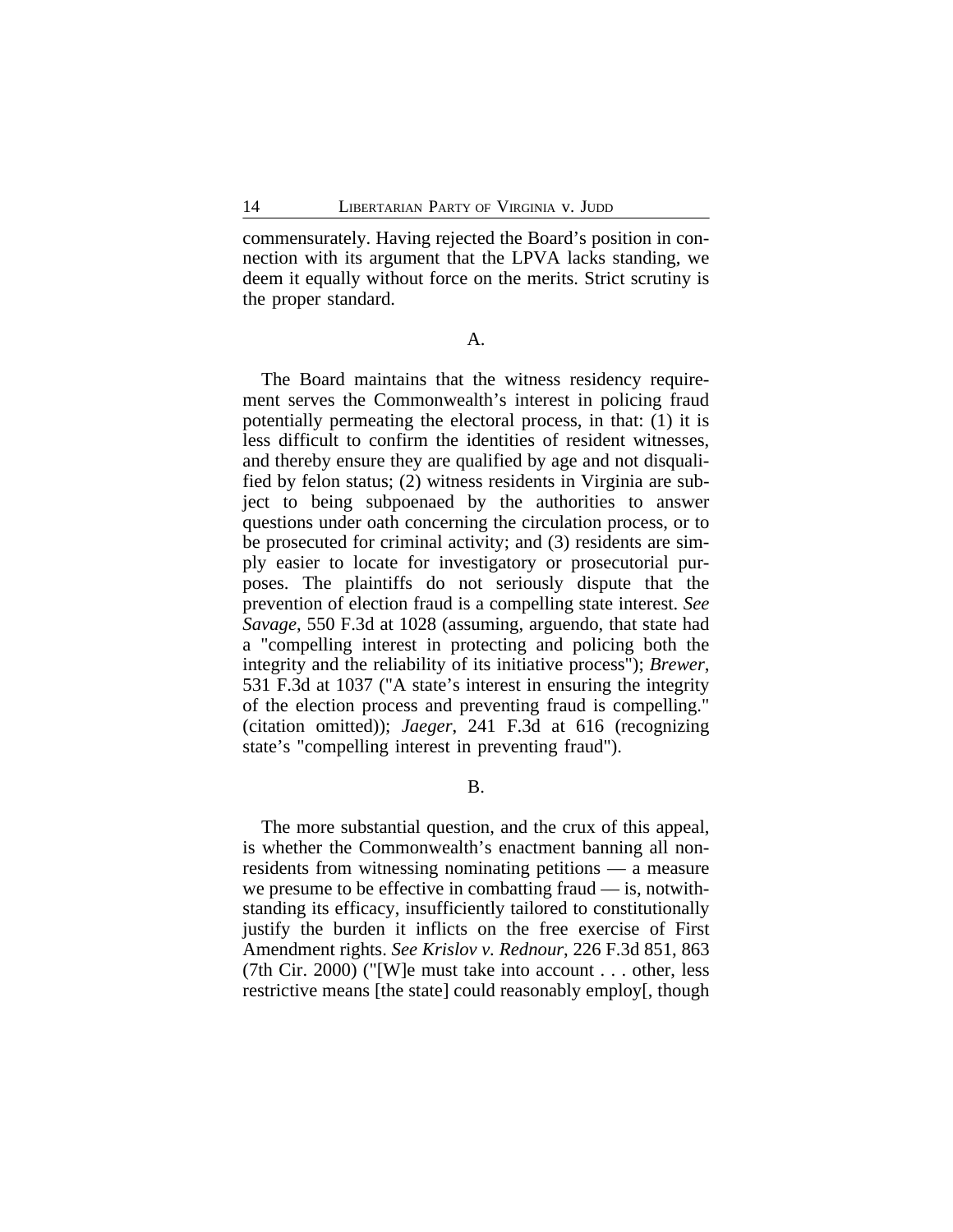it] need not use the least restrictive means available, as long as its present method does not burden more speech than is necessary to serve its compelling interests." (citations omitted)). The Board insists that the integrity of the petitioning process depends on "state election official access to the one person who can attest to the authenticity of potentially thousands of signatures," Br. of Appellants 34, access made more difficult, perhaps, if the witness resides beyond the subpoena power of the state.

The plaintiffs counter that the Commonwealth could compel nonresidents, as a condition of witnessing signatures on nominating petitions, to enter into a binding legal agreement with the Commonwealth to comply with any civil or criminal subpoena that may issue. Indeed, "[f]ederal courts have generally looked with favor on requiring petition circulators to agree to submit to jurisdiction for purposes of subpoena enforcement, and the courts have viewed such a system to be a more narrowly tailored means than a residency requirement to achieve the same result." *Brewer*, 531 F.3d at 1037 (citing, inter alia, *Chandler v. City of Arvada*, 292 F.3d 1236, 1242- 44 (10th Cir. 2002); *Krislov*, 226 F.3d at 866 n.7). More recently, in *Savage*, the Tenth Circuit reiterated that "requiring non-residents to sign agreements providing their contact information and swearing to return in the event of a protest is a more narrowly tailored option." 550 F.3d at 1030.**<sup>8</sup>**

According to the Board, ostensible consent to the extraterritorial reach of the Commonwealth's subpoena power does not guarantee the requisite access, because nonresident witnesses must yet be located and retrieved, perhaps by extradition or rendition. There are few guarantees in life, however, and it is hardly an iron-clad proposition that a similarly situated resi-

**<sup>8</sup>**Such an agreement might also require prospective witnesses to attest to their fitness to serve and, with respect to both residents and nonresidents, supply such proof of eligibility as may be deemed sufficient.